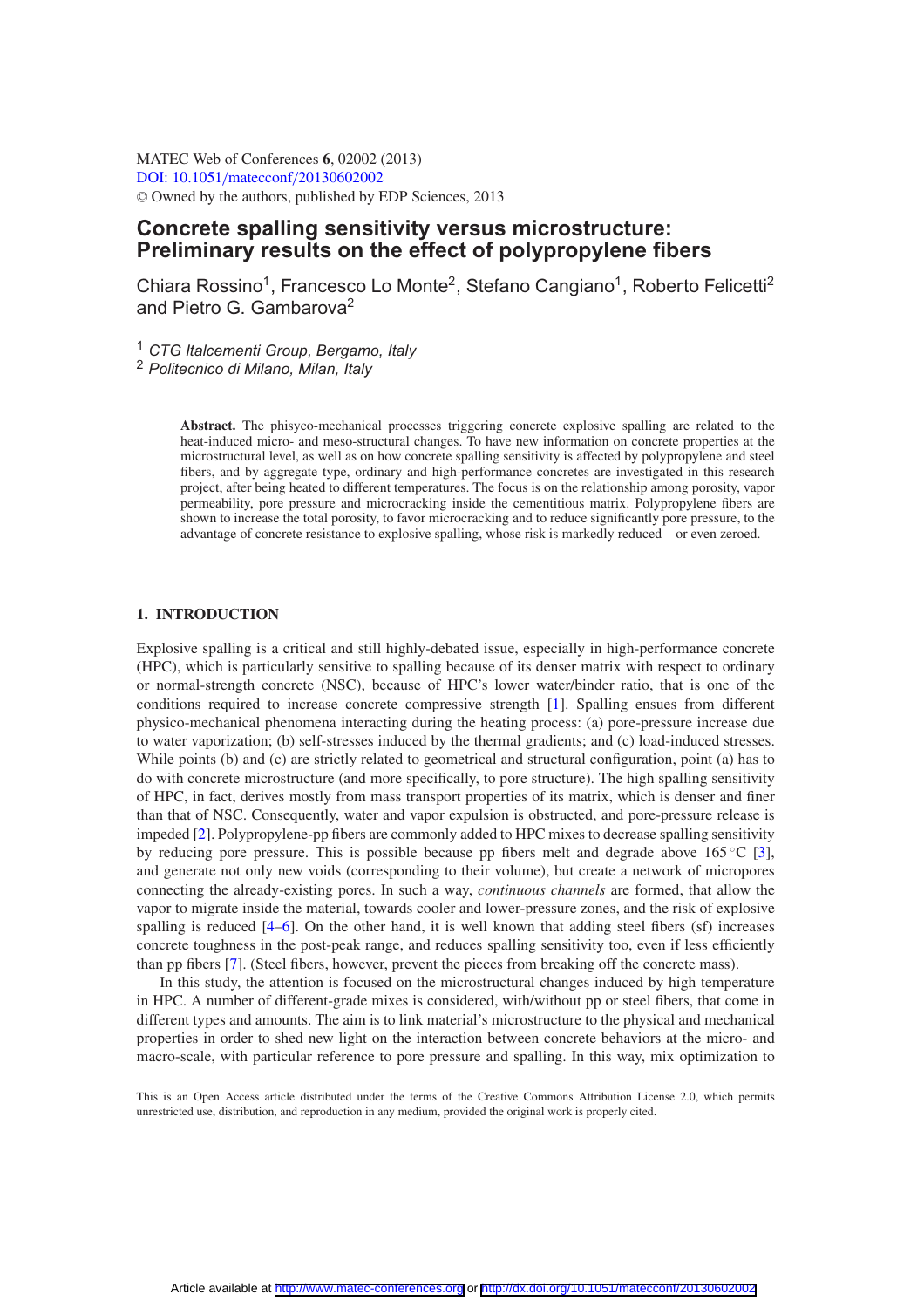#### MATEC Web of Conferences

| Mix No                                                    |                          | $\overline{2}$ | 3                        | $\overline{\mathbf{4}}$ | 5                 | 6      | 7              | 8              | 9            | 10           |
|-----------------------------------------------------------|--------------------------|----------------|--------------------------|-------------------------|-------------------|--------|----------------|----------------|--------------|--------------|
| Mix designation                                           | $45-S$                   | $70-S$         | $95-S$                   | $70-C$                  | $70-S$            | $70-S$ | $70-S$         | $70-S$         | $70-S$       | $70-S$       |
|                                                           |                          |                |                          |                         | Pm <sub>0.5</sub> | Pm1    | Pm2            | Pf2            | <b>Sf 40</b> | <b>Sf 60</b> |
| CEM I $(kg/m^3)$                                          | 400                      | 400            | 480                      | 400                     | 400               | 400    | 400            | 400            | 400          | 400          |
| calc. Filler $(kg/m^3)$                                   | 200                      |                | $\overline{\phantom{0}}$ |                         |                   |        |                |                |              |              |
| GGBS $(kg/m^3)$                                           | $\overline{\phantom{0}}$ | 200            | 300                      | 200                     | 200               | 200    | 200            | 200            | 200          | 200          |
| SC gravel $(kg/m^3)$                                      | 883                      | 860            | 821                      | $\overline{a}$          | 860               | 860    | 860            | 860            | 860          | 860          |
| SC aggr <sup><math>\sim</math></sup> (kg/m <sup>3</sup> ) | 610                      | 699            | 667                      |                         | 699               | 699    | 699            | 699            | 699          | 699          |
| calc. sand* $(kg/m^3)$                                    |                          |                |                          | 800                     |                   |        |                |                |              |              |
| calc. aggr <sup>**</sup> $(kg/m3)$                        |                          |                | $\qquad \qquad -$        | 749                     |                   |        |                |                |              |              |
| pp mnf $(kg/m^3)$                                         |                          |                |                          |                         | 0.5               | 1      | $\overline{c}$ |                |              |              |
| pp fbr $(kg/m^3)$                                         |                          |                |                          |                         |                   |        |                | $\overline{2}$ |              |              |
| steel fibers $(kg/m^3)$                                   |                          |                |                          |                         |                   |        |                |                | 40           | 60           |
| sp $(kg/m^3)$                                             | 1.8                      | 2.76           | 12.79                    | 2.04                    | 2.76              | 2.76   | 2.76           | 2.76           | 2.76         | 2.76         |
| w/b ratio                                                 | 0.56                     | 0.36           | 0.24                     | 0.36                    | 0.36              | 0.36   | 0.36           | 0.36           | 0.36         | 0.36         |
| $\rho$ fresh state (kg/m <sup>3</sup> )                   | 2340                     | 2390           | 2440                     | 2380                    | 2380              | 2370   | 2350           | 2390           | 2410         | 2430         |
| $f_{cm,cyl}/f_{cm, cube}$ (MPa)                           | 40/47                    | 62/72          | 90/99                    | 64/73                   | 63/70             | 60/70  | 60/69          | 61/72          | 63/72        | 60/73        |

<span id="page-1-0"></span>**Table 1.** Mix designs and mechanical properties of the concretes;  $sp = \text{acyclic superplasticizer}$ ;  $w = \text{water}$ ;  $b =$ binder;  $\rho =$  density;  $\hat{ }$  d<sub>a</sub> = 0–8 mm;  $\hat{ }$   $\hat{ }$  d<sub>a</sub> = 8–16 mm;  $\hat{ }$   $\hat{ }$  d<sub>a</sub> = 0–4 mm;  $\hat{ }$   $\hat{ }$   $\hat{ }$  a = 4–16 mm;  $f_{cm, cyl}/f_{cm,cube}$  = concrete compressive strength on cylinders/cubes at 28 days.

limit the risk of concrete spalling becomes viable, and the designer will eventually be enabled to control such a complex phenomenon as spalling.

# <span id="page-1-1"></span>**2. EXPERIMENTAL PROGRAM**

## **2.1 Materials and concrete mix designs**

This experimental project includes 10 concrete mixes, differing for their compressive strength, type and content of fibers, as well as for the aggregate type. The cement type and class were selected in order to keep the volumetric fraction of the cementitious matrix as constant as possible. CEM I, 42.5 R was used in combination with Ground Granulated Blast Furnace Slag (GGBS), as shown in Table [1.](#page-1-0) Three concrete grades are considered with  $f_{cm,cube} \ge 45, 70, 95 \text{ MPa}$  (determined at 28 days on 100 mm-side cubes), whose mix design includes silico-calcareous (SC) aggregate (Mixes 45-S, 70-S, 95-S). For the intermediate strength class ( $f_{cm, cube} \ge 70 \text{ MPa}$ ), pp and steel fibers have been added. Polypropylene fibers are either *monofilament fibers* (mnf,  $L = 12$  mm;  $\varnothing_{eq} = 20 \mu$ m, extruded straight fibers treated<br>with a surfactort agent) designed specifically to prevent concrete spalling [5] or fibrillated fibers (fbr with a surfactant agent), designed specifically to prevent concrete spalling [\[5](#page-7-6)], or *fibrillated fibers* (fbr,  $L = 12$  mm,  $\varnothing_{eq} = 48 \mu$ m, straight fibers obtained by longitudinally cutting pp stripes) generally used<br>to limit early age shripkage [8]. Monofilament fibers come in three contents: 0.5, 1.0 and 2.0 kg/m<sup>3</sup> to limit early-age shrinkage [\[8](#page-7-7)]. Monofilament fibers come in three contents: 0.5, 1.0 and 2.0 kg/m<sup>3</sup> (Mixes 70-S-Pm 0.5, 70-S-Pm 1 and 70-S-Pm 2, respectively), while fibrillated fibers come in one content  $(2 \text{ kg/m}^3)$ , Mix 70-S-Pf) and steel fibers in two contents  $(40 \text{ and } 60 \text{ kg/m}^3)$ , Mixes 70-S-Sf 40 and 70-S-Sf 60, respectively).

The aggregate-type role was evaluated by comparing Mixes 70-S and 70-C, with silico-calcareous and calcareous aggregates, respectively; both mixes had no fibers. The ten mixes and their properties at the fresh state, as well as their compressive strength at 28 days, are reported in Table [1](#page-1-0) (see  $[9-11]$  $[9-11]$  for the testing procedures). In the mix designs, the binder is a combination of CEM I and GGBS, except in Mix 45-S, where GGBS is replaced with a calcareous filler. The surfactant agent covering the monofilament pp fibers is responsible for the decrease of the density at increasing values of the fiber content (see Table [1\)](#page-1-0). Cubes with 100 mm-side were cast to investigate the microstructure and to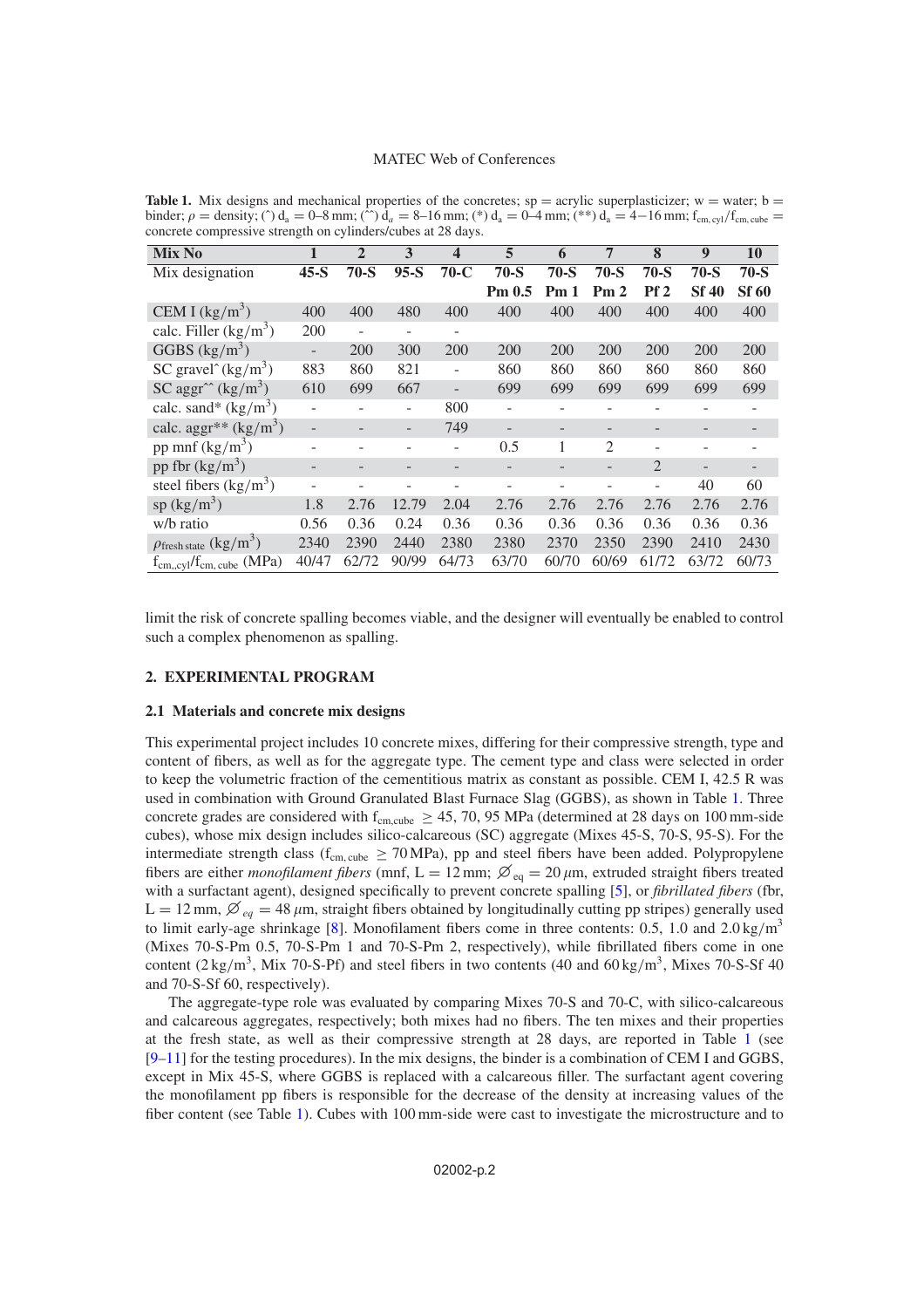#### IWCS 2013

measure pore pressure, while cylinders ( $\varnothing = 150$  mm, h = 300 or 50 mm) were used to evaluate the compressive strength at 28 days or to measure vapor permeability.

All specimens were cured in water for 28 days according to [\[12\]](#page-8-1). The cubes were later kept at  $10^{\circ}$ C for further 28 days, in order to slow down the hydration process.

#### **2.2 Microstructural characterization in residual conditions**

In order to characterize the mixes from the microstructural point of view and to investigate heat-induced effects, several experimental techniques were used:

- **Scanning Electron Microscopy (SEM):** both polished sections and fractured surfaces were examined by means of a Zeiss EVO MA15 (thermoionic source in Lanthanum hexaboride  $\text{LaB}_6$ );
- *Mercury Intrusion Porosimetry (MIP)* by means of Pascal 140 and 240 porosimeters (Mercury intrusion rate  $= 5$  and extrusion rate  $= 6$ ;
- *X-Ray Diffraction (XRD)*: the analyses were performed by using a Bruker D8 Advance Diffractometer; data acquisition was performed for different values of the diffraction angle  $2\theta$ comprised between 5◦ a 70◦ with increments of 0.02◦ and a time steps of 0.4 seconds;
- *Thermogravimetric Analysis (TGA)*: thermal ramp between 25 °C and 975 °C with heating rate 10 ◦C/min, in nitrogen atmosphere; test set-up: Mettler Toledo TGA/SDTA851e.

First of all, small cylinders ( $\varnothing = 20$  mm, h = 100 mm) suitable for microstructural analysis were cored from a number of concrete cubes. The tests were performed in residual conditions considering five target temperatures: 20 (reference temperature), 105, 250, 500 and 750◦C. The specimens were heated inside an electric furnace (heating rate  $= 1 \degree C/min$ ); once the target temperature was reached, that temperature was kept constant for 2 hours, followed by the cooling phase (coolingrate  $= -0.25 \degree C/\text{min}$  down to  $200\degree$ C and then natural cooling inside the closed furnace). So far, the tests have been performed on Mixes 45-S, 70-S, 70-S-Pm1, 70-S-Pm2 and 95-S; as for the remaining mixes, the analyses are in progress.

#### **2.3 Physical and mechanical characterization**

Concrete samples were characterized from the physico-mechanical point of view by measuring pore pressure and permeability on virgin specimens (20 $^{\circ}$ C, at 28 days, according to [\[13](#page-8-2)]). Pore pressure was measured during the heating process (see Section 3.3), in order to identify a possible relationship between the spalling sensitivity (that is related to the maximum pore pressure) and either the concrete porosity or the concrete vapor permeability. A special experimental set-up was designed and built [\[14\]](#page-8-3).

# **3. RESULTS AND DISCUSSION**

#### **3.1 Microstructural characterization**

## *3.1.1 Mercury intrusion porosimetry (Mixes 2, 6, 7)*

The diagrams of the cumulative pore volume and of the relative volume obtained by means of MIP are plotted in Fig. [1](#page-3-0) for three concrete mixes, as a function of pore radius. For the sake of comparison, in Fig. [1](#page-3-0) reference is made to Mix 70-S with and without fibers (Mixes 70-S, 70-S-Pm 1 and 70-S-Pm 2). The porosity of the specimens treated at  $105^{\circ}$ C is considered as a reference, since the evaporable water has been expelled; the porosity at 20 ◦C refers to room-conditioned specimens. Figure [1](#page-3-0) refers to 70-S series and shows that increasing temperature brings in increasing values of the cumulative pore volume. At the same time, adding pp fibers brings in higher values for the cumulative pore volume, at any temperature. In Fig. [1b](#page-3-0),d,f, the diagrams of pore-size distribution, for different temperatures, move towards larger-radius pores at increasing temperatures, because of the progressive expulsion of both *free* and *bound* water, with consequent increase in pore size. The most significant results concern the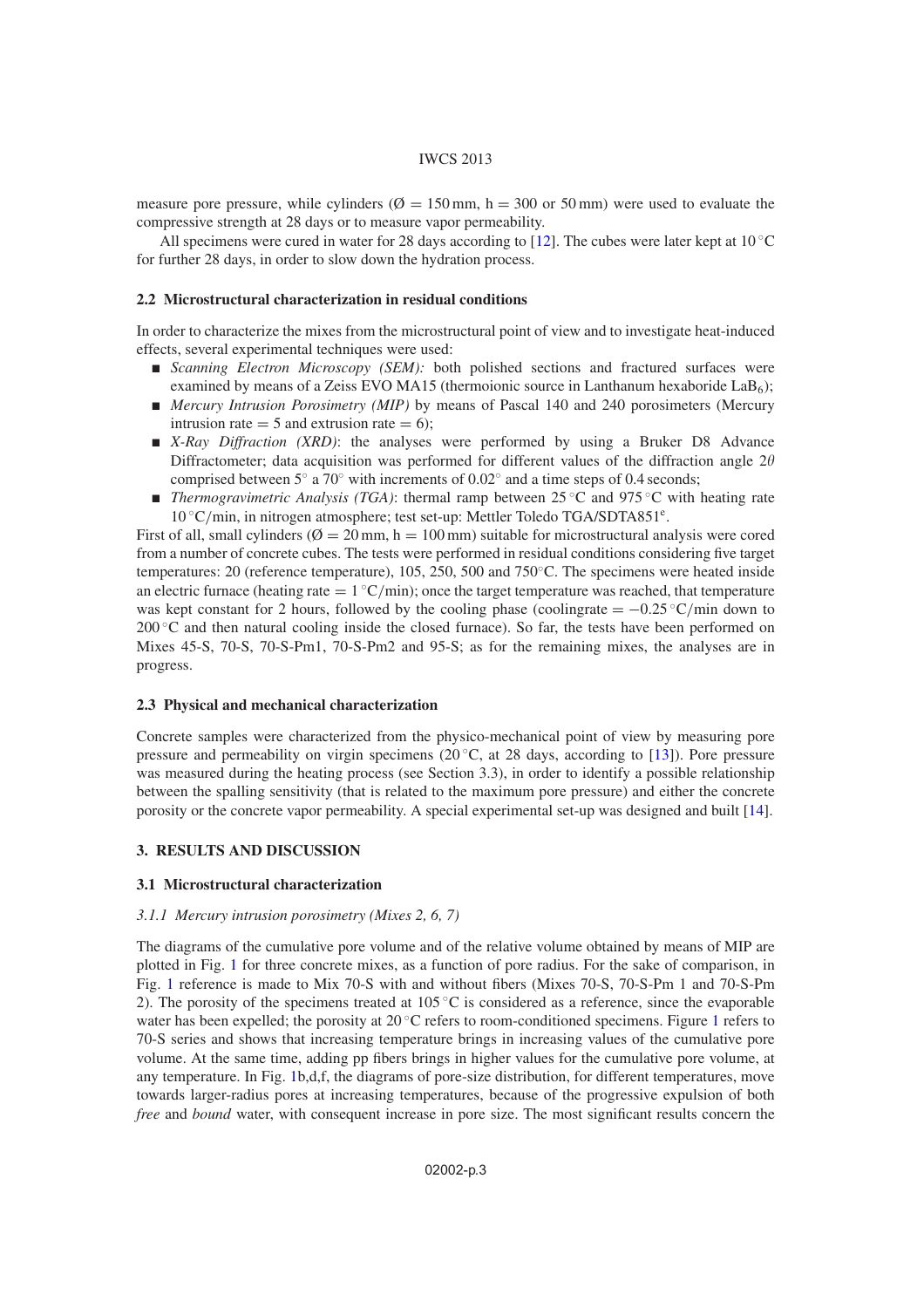#### MATEC Web of Conferences

<span id="page-3-0"></span>

**Figure 1.** Cumulative pore volume for Mixes 70-S (a), 70-S-Pm1 (c), 70-S-Pm2 (e); and relative volume for Mixes 70-S (b), 70-S-Pm1 (d) and 70-S-Pm2 (f) as a function of pore radius.

pore distribution in the mixes containing pp fibers: microporosities (whose size is of the same order of magnitude as the diameter of monofilament pp fibers) appear in Mixes 70-S-Pm1 and 70-S-Pm2, after being heated to 250 and 500 ℃ as a consequence of the melting/degradation of the fibers. The higher the pp-fiber content, the higher the relative volume peaks and the porosity generated by the thermal treatment, as discussed in Section [2.1.](#page-1-1) Figure [2](#page-4-0) shows the values of the total porosity as a function of the temperature for the different mixes. As expected, higher-grade concretes have lower porosity at any temperature. Polypropylene fibers induce a significant increase of the porosity above 250 ℃. Roomconditioned specimens ( $20^{\circ}$ C) show a reduced porosity as the pore volume is only partially accessible to mercury. The content of evaporable water at  $105\,^{\circ}\text{C}$  is about 2% by volume).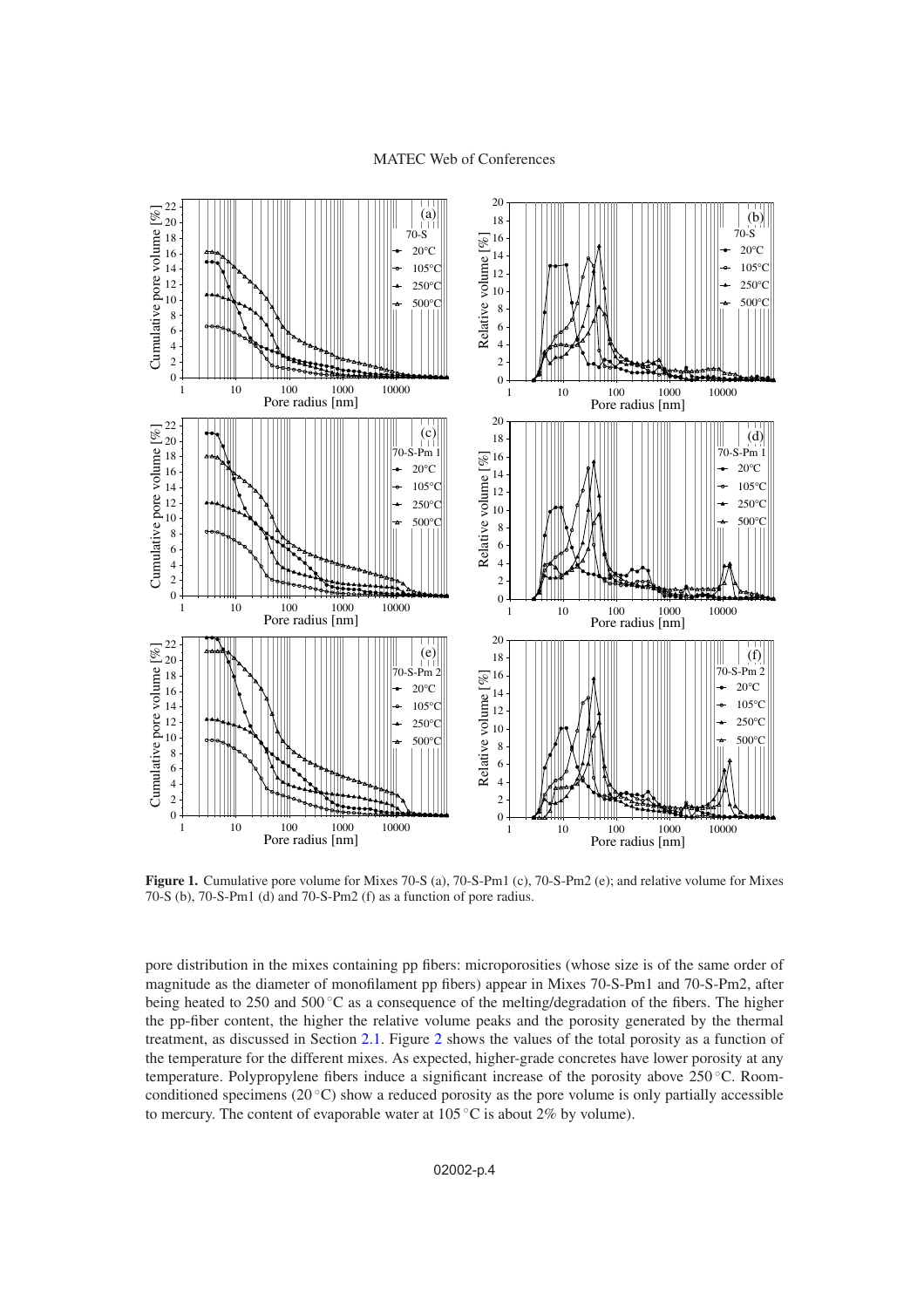

<span id="page-4-0"></span>

**Figure 2.** Total porosity as a function of the temperature.

<span id="page-4-1"></span>

Figure 3. BSE images (magnitude: 100X) of polished sections heated to 500 °C: (a) Mix 45-S; (b) Mix 70-S; (c) Mix 95-S; and (d) Mix 70-S-Pm 2; and SE images (magnitude 2.00 KX) of fractured sections, Mix 70-S-Pm 2: (e) a typical monofilament fiber in the virgin material, not heat treated; and (f) typical void left by a fiber after heating to  $250^{\circ}$ C.

# *3.1.2 Scanning electron microscopy (Mixes 1, 2, 3, 6, 7)*

The images obtained by means of SEM after concrete heating are shown in Fig. [3.](#page-4-1) In the case of polished sections the technique based on Back Scattered Electrons – BSE was used, while fractured surfaces were examined by means of Secondary Electrons – SE. Figures [3a](#page-4-1)-d show that microcracking occurs after heating to 500 ◦C. In addition, cracking in Mix 45-S (Fig. [3a](#page-4-1)) is hardly distributed, being mainly located at the aggregates-matrix interface.

In Mixes 70-S and 95-S (Figs. [3b](#page-4-1),c), cracking appears more distributed and extended to the cementitious matrix. Adding fibers seems to make cracks more distributed (Fig. [3d](#page-4-1)). Moreover, observing Mix 70-S-Pm2 after heating to 250  $\degree$ C (Fig. [3f](#page-4-1)), the spaces originally occupied by pp fibers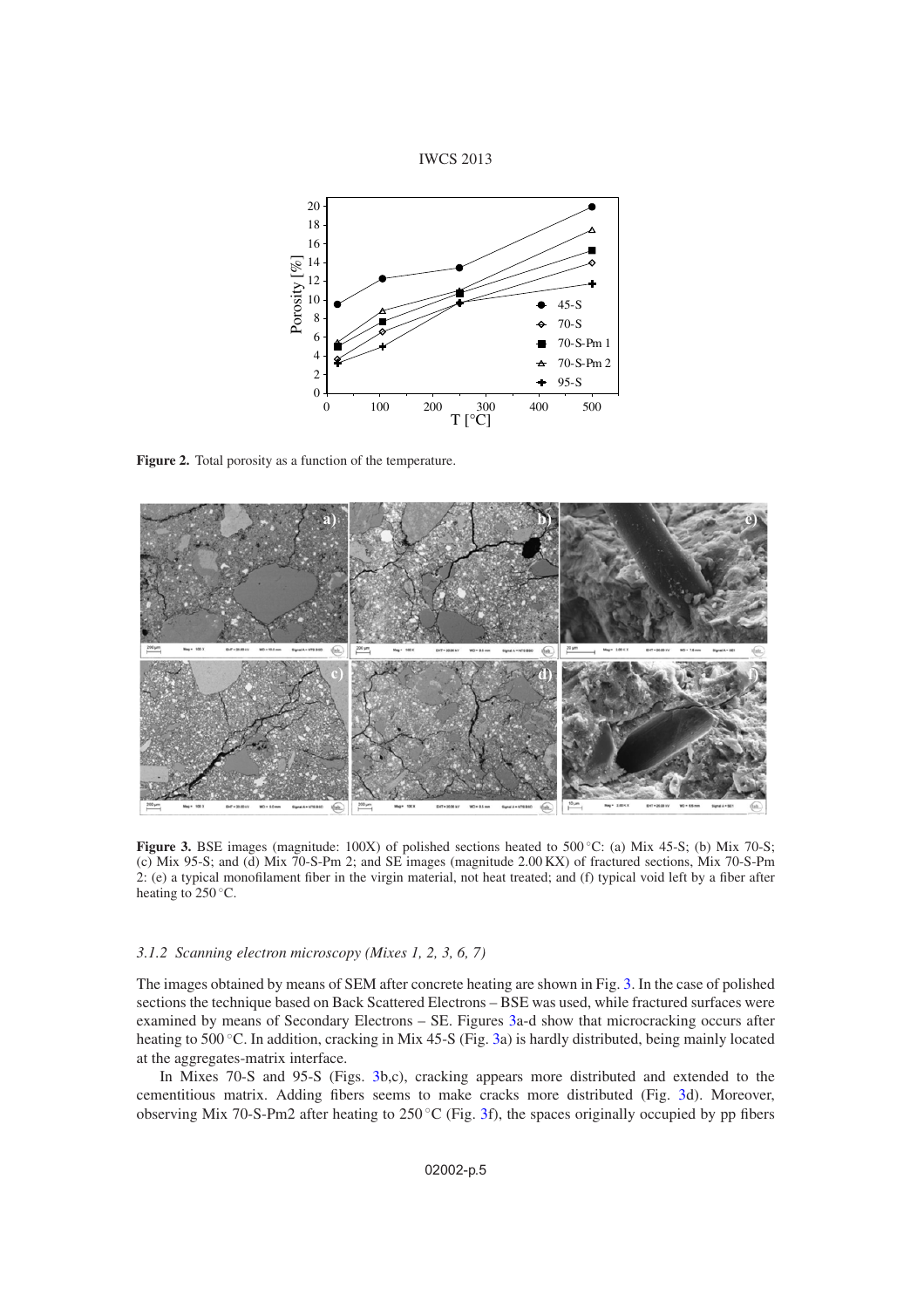<span id="page-5-0"></span>

**Figure 4.** XRD curves for: (a) Mixes 45-S, 70-S, 70-S-Pm1, 70-S-Pm2 and 95-S at 20 ◦C; and (b) for Mixes 70-S at all temperatures (the horizontal axes are shifted vertically).

<span id="page-5-1"></span>

**Figure 5.** TGA curves for Mixes 45-S, 70-S, 70-S-Pm 1, 70-S-Pm 2 and 95-S at 20 ◦C; and (b) TGA curves for Mix 70-S for all temperatures.

appear empty, because of the melting and subsequent disappearance of the fibers, and a few new cracks propagate through the channels left free by the fibers.

# *3.1.3 X-ray diffraction and thermogravimetric analysis (Mixes 1, 2, 3, 6, 7)*

The XRD curves pertaining to 5 mixes in virgin conditions (no heating,  $T = 20 °C$ ) are plotted in Fig. [4a](#page-5-0), while in Fig. [4b](#page-5-0) the curves pertaining to Mix 70-S are grouped together from 20 to 750 ◦C. In Fig. [4a](#page-5-0), the crystalline phases of the aggregate can be recognized, and specifically quartz, dolomite and calcite. The portlandite content decreases for increasing values of GGBS content; at the same time, the compressive strength increases (as should have been expected). It is worth noting that no fiber influence has been detected on cement hydrated phases. As shown in Fig. [4b](#page-5-0), increasing the temperature leads to the transformation of portlandite into lime (CaO), due to the dehydration process taking place between 400 and 500 °C; lime comes also from the decarbonation of calcite above 650 °C [\[15](#page-8-4)]. XRD analysis shows no  $\beta$ -quartz (above 750 °C) because of the slow cooling of the concrete to room temperature, that turns  $\beta$ -quartz into  $\alpha$ -quartz (due to process reversibility). The transformations resulting from the crystalline phases can also be observed in TGA curves. In Fig. [5a](#page-5-1) the curves concerning five mixes are plotted in virgin conditions, while in Fig. [5b](#page-5-1) only one mix is considered for five thermal levels (Mix 70-S). TGA curves indicate a first very small mass loss between 400 and 500 ◦C, because of portlandite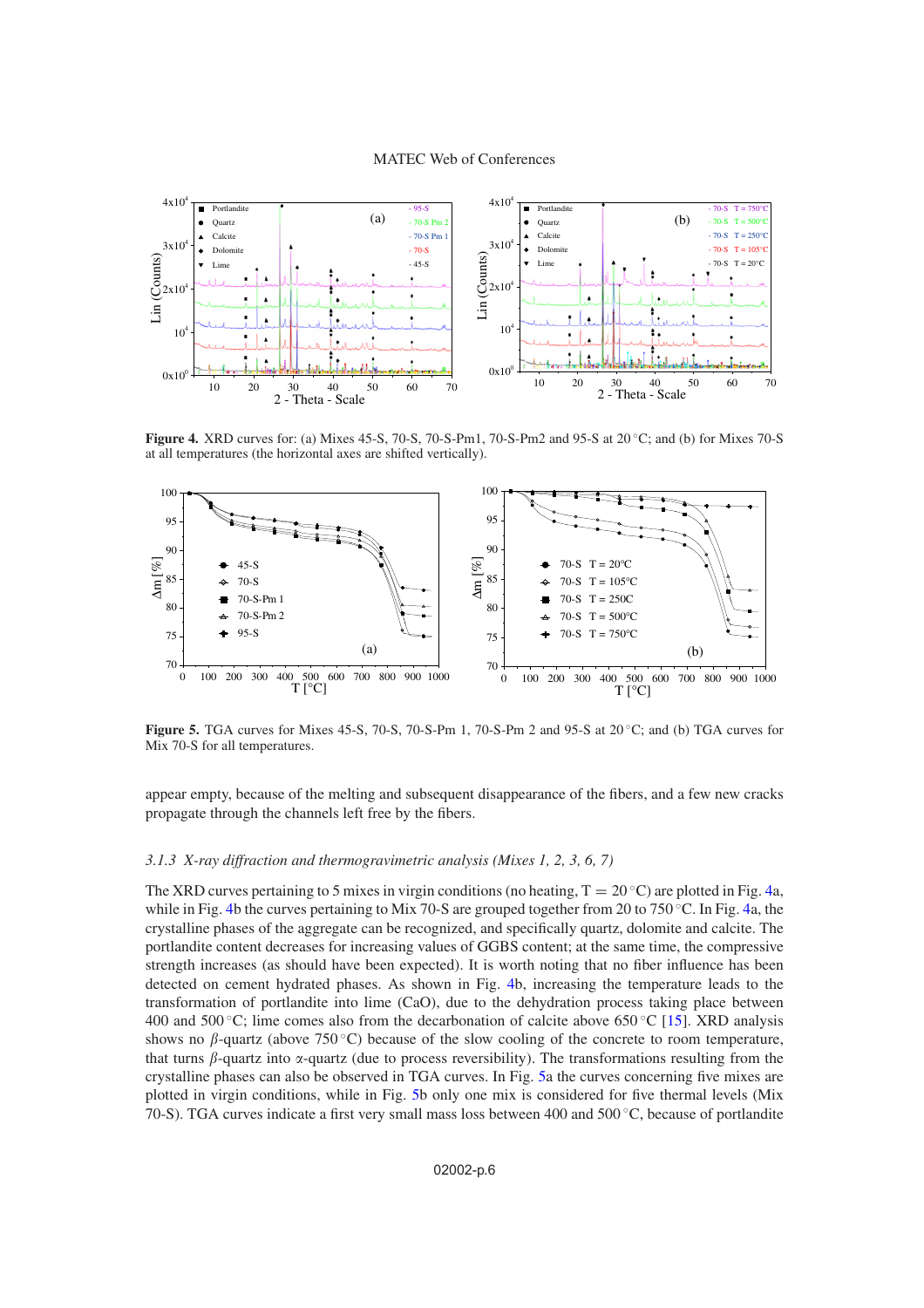#### IWCS 2013

<span id="page-6-0"></span>

**Figure 6.** Peak values of the pore pressure as function of concrete porosity at 200 ℃ (a); and of vapor permeability at room temperature (b).

dehydration; after 700 ◦C, a more significant mass loss occurs, because of the decarbonation of calcite, as already shown by XRD analysis.

In Fig. [5b](#page-5-1) it is worth noting that the mass-loss rate has a maximum between 100 and 200 °C (due to the expulsion of both the free and the bound water). The same occurs for the mass loss due to portlandite dehydration and calcite decarbonation, that tend to grow weaker above 500 ◦C and 750 ◦C, respectively.

# **3.2 Porosity, vapor permeability and pore pressure**

The experimental results concerning the vapor permeability of the ten mixes show that the lower the compressive strength, the higher the vapor permeability, in agreement with the porosity trend (see Fig. [6\)](#page-6-0). Adding pp fibers does not significantly affect the vapor permeability with respect to the plain mix (Mix 70-S).

Pore pressure was measured on 100 mm-side cubes with the heating and measuring system developed in [\[14\]](#page-8-3). Four mixes were investigated (Mixes 70-S, 70-S-Pm 1, 70-S-Pm 2 and 95-S). The pore pressure was measured during the heating process until the maximum value was detected. In order to minimize thermal stresses, the heating rate was rather small  $(0.5 \degree C/\text{min})$ . The maximum pressure occurred in a narrow thermal range (180–220  $\degree$ C, [\[14](#page-8-3)]).

Since the evolution of pore pressure during the heating process is controlled by vapor permeability (according to Darcy's law [\[16\]](#page-8-5)) and vapor diffusion (according to Fick's law [\[16](#page-8-5)]), both mass transport processes being related to concrete porosity, it is rather interesting to plot the maximum values of pore pressure as a function of total porosity (at 200 ◦C, see Fig. [6a](#page-6-0)) and vapor permeability (at 20 ◦C, see Fig. [6b](#page-6-0)). In Fig. [6a](#page-6-0) the experimental values can be easily fitted by means of a hyperbolic curve with appreciable statistical significance; this confirms the major role played by the total porosity in moisture transport and vaporization, as well as on concrete strength [\[17\]](#page-8-6). (For the mathematical formulation of the curve and the  $R^2$  value, see the inserts inside Fig. [6a](#page-6-0)). Figure [6b](#page-6-0) shows that the decrease of pore pressure is consistent with the increase of vapor permeability at 20 ◦C only for plain mixes (Mixes 70-S and 95-S), while for fiber-reinforced mixes (Mixes 70-Pm1 and 70-Pm2) the vapor permeability at 20 ◦C does not seem to be a proper parameter to describe the decrease of the peak pressure in the pores as a function of the concrete type. This fact can be ascribed to the much more significant increase of the permeability with the temperature in fiber-reinforced concrete compared to plain concrete (due to the melting and degradation of the fibers – above  $165 \degree C$  – and to the formation of new microcracks starting from the voids left by the fibers [\[4\]](#page-7-3)). Unfortunately, vapor permeability in heated specimens has not been measured so far in this project, but tests have been planned and will be performed shortly.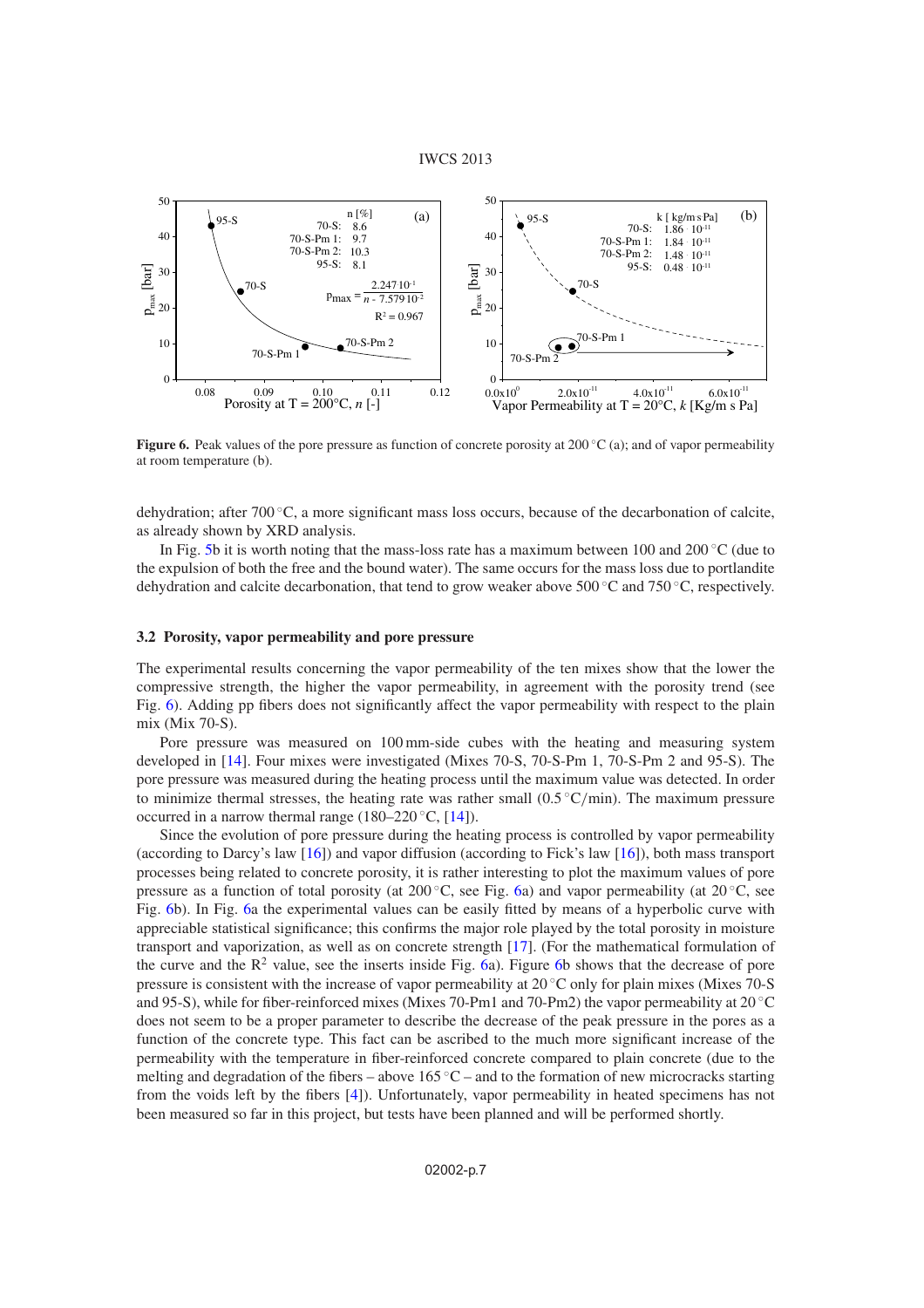# MATEC Web of Conferences

# **4. CONCLUDING REMARKS**

The microstructural observations and the physico-mechanical tests concerning various ordinary and high-performance mixes (different aggregates, fibers and fiber contents) allow to make some comments and to draw some preliminary conclusions:

- At any temperature, high-performance concretes exhibit a total porosity, that is definitely lower compared to ordinary concretes, mainly owing to the reduced water/binder ratio in the former materials; on the other hand, cracking seems more distributed in HPC and tends to propagate through the cementitious matrix, while in ordinary concrete cracking is more concentrated at the aggregate-matrix interface.
- At any temperature, pp fiber-reinforced concrete exhibits a higher total porosity than plain concrete; this effect increases with the fiber amount; during - or after fibers melting/degradation (above  $165\textdegree$ C) - new microcracks form and propagate from the channels left free by pp fibers.
- Both Thermogravimetric and X-Ray Diffraction analyses indicate that monofilament fibers do not affect the evolution of concrete hydrated phases, as should be expected.
- $\blacksquare$  The peak pressure in the pores is strictly related to the porosity, in both plain and fibrous mixes (in these latter mixes, porosity increases markedly after fibers melting and degradation); the relationship between peak pressure and porosity is adequately described by an hyperbole. The same seems to be true for the peak pressure as a function of vapor permeability, although this has been validated so far for plain mixes only. Further tests will be performed on fibrous mixes after heating, in order to have further information on to quantify the increased permeability ensuing from (a) fiber melting/degradation, with the formation of new voids, and (b) the creation of microcracks propagating through those voids, which are the basic mechanisms of spalling mitigation in fiberreinforced concrete.

# <span id="page-7-0"></span>**References**

- [1] ACI American Concrete Institute, ACI 363 R-92, State of the art Report on High Strength Concrete, ACI Commetee 363, ACI Manual of Concrete Practice (Part 5), 2007.
- <span id="page-7-1"></span>[2] Anderberg Y., Spalling phenomena of HPC, Proceedings of International Workshop on Fire Performance of High-Strength Concrete, NIST, L.T. Phan, N.J. Carino, D. Duthinh, E. Garboczi (Eds.), NIST, Gaithersburg, MD, USA, 13–14 February, 69–73, 1997.
- <span id="page-7-2"></span>[3] CTG Italcementi Group, Internal Technical Report, 2013.
- <span id="page-7-3"></span>[4] Kalifa P., Chéné G., Gallé C., High-Temperature Behaviour of HPC with PolyPropylene Fibers: From Spalling to Microstructure, *Cement and Concrete Research*, 31, 1487–1499, 2001.
- <span id="page-7-6"></span>[5] Khoury G.A., Polypropylene Fibres in Heated Concrete. Part 2: Pressure Relief Mechanisms and Modelling Criteria, *Magazine of Concrete Research*, 60 (3), 189–204, 2008.
- <span id="page-7-4"></span>[6] Pistol K., Weise F., Meng B., Schneider U., The Mode of Action of Polypropylene Fibres in High Performance Concrete at High Temperatures, Proceedings of 2<sup>nd</sup> International RILEM Workshop on Concrete Spalling due to Fire Exposure, E.A.B. Koenders, F. Dehn (Eds.), Delft, The Netherlands, 5-7 October, 289–296, 2011.
- <span id="page-7-5"></span>[7] Bhargava P., Sharma U.K., Kaushik S.K., Compressive Stress-Strain Behavior of Small Scale Steel Fibre Reinforced High Strength Concrete Cylinders, *Journal of Advanced Concrete Technology,* 4 (1), 109–121, 2006.
- <span id="page-7-7"></span>[8] Bayasi Z., McIntyre M., Application of Fibrillated Polypropilene Fibers for Restraint of Plastic Shrinkage Cracking in Silica Fume Concrete, *Materials J.,* 99 (4), 337–344, 2002.
- [9] CEN European Committee for Standardization, EN 12350-6, Testing fresh concrete Density, European Standard.
- <span id="page-7-8"></span>[10] CEN European Committee for Standardization, EN 12350-2, Testing fresh concrete – Slump test, European Standard.